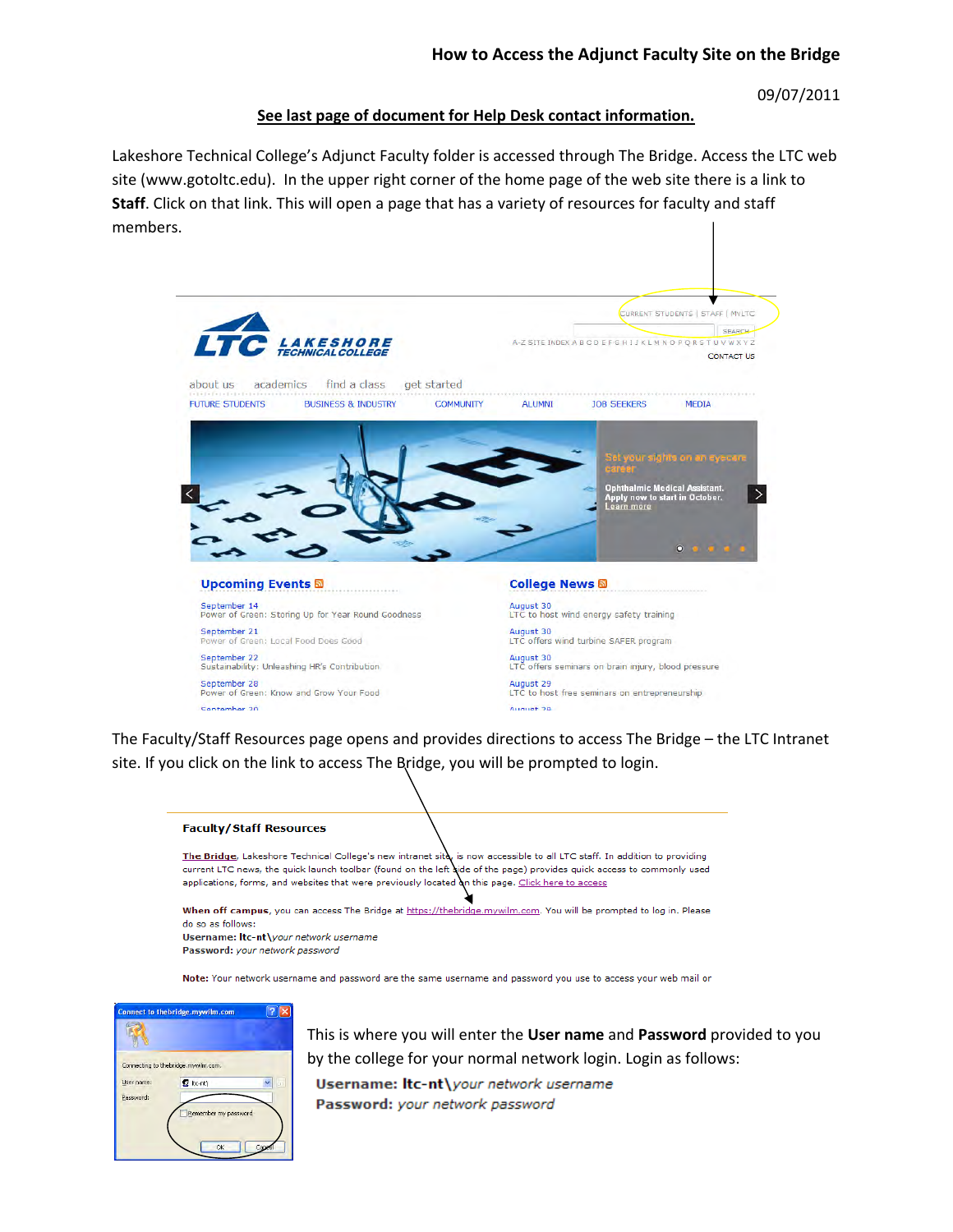## **How to Access the Adjunct Faculty Site on the Bridge**

09/07/2011

 If you are working on a personal computer that only you have access to, you may want to click the check  box next to **Remember my password**. If you are working on a public computer, please leave this check box blank. Click **OK**.

 \*\*\*NOTE\*\*\* You may see a yellow band directly under the tabs or toolbars in Internet Explorer  indicating that a pop‐up has been blocked. Please click on that yellow bar and select **Always Allow Pop‐ ups from This Site**.

 Once on The Bridge, you have access to many different resources. Under the Administration heading click on the Human Resources link.





 On the left side navigation, click on the Adjunct Faculty link. You will be able to access:

 Salary Schedules Instructional Calendars Adjunct Faculty Handbook